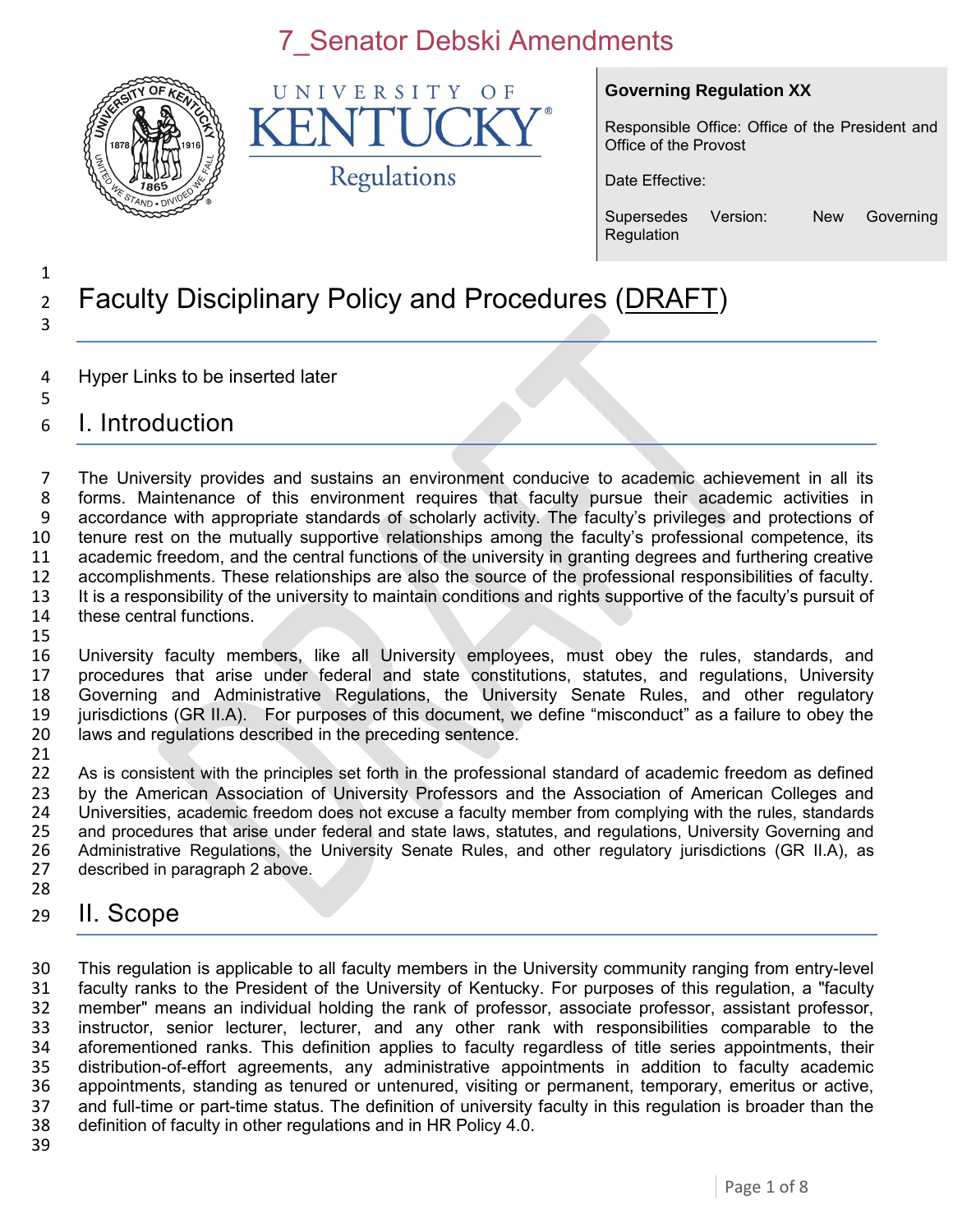40 This regulation does not apply to faculty performance review or expectations for scholarly activity for 41 purposes of appointment, reappointment, promotion, and tenure, Faculty performance review and purposes of appointment, reappointment, promotion, and tenure. Faculty performance review and expectations for scholarly activity are covered in other Administrative Regulations (AR), as well as regulations that describe for each title series the expected activities and criteria for promotion and tenure.

44

45 To the extent that university administrators, including the President of the university, hold appointments 46 as faculty members, faculty administrators are subject to this regulation with respect to activities related 47 to their faculty appointment. to their faculty appointment.

48<br>49 49 This regulation is separate and distinct from independent proceedings involving the enforcement of 400 Clinical rights and clinical responsibilities that arise under the Joint Commission mandated UK clinical rights and clinical responsibilities that arise under the Joint Commission mandated UK 51 HealthCare Medical Staff By-laws, the federally mandated University's research misconduct policy, or the 52 federally mandated Title IX Sexual Assault procedures. Faculty members who are subject to disciplinary<br>53 proceedings under those procedures may be subjected to additional disciplinary proceedings under this 53 proceedings under those procedures may be subjected to additional disciplinary proceedings under this 54 requidation. regulation.

55

58

56 This regulation also does not describe the proceedings for the revocation of tenure or for the termination<br>57 of academic appointments of faculty members who do not have tenure. of academic appointments of faculty members who do not have tenure.

59 The procedures established by this regulation do not supersede Governing Regulations or Administrative 60 Regulations that specifically permit appeal to, or appearances before, the Board or a Board Committee. 61

#### 62 III. Entities Affected

63 This regulation will apply to all faculty members as defined in this regulation. 64

#### 65 IV. Procedures

66 The following procedures govern the handling of misconduct by a faculty member. 67

68 For purposes of computing deadlines under these procedures, if the deadline falls on a Sunday, Monday, 69 university-recognized holiday or day when the University's Office of the President is closed, the deadline university-recognized holiday or day when the University's Office of the President is closed, the deadline 70 is automatically extended to the next day when the University's Office of the President is open.

71 For purposes of this regulation, "written notification" means notification by formal written letter and 73 notification by electronic message.

74<br>75 A. Allegations

76<br>77 Any person may make a complaint against a faculty member by making allegations to the chair of a 78 faculty member's department, the Dean of the faculty member's college, or an appropriate university 79 official. Additionally, routine university operations, such as audits or compliance reviews, may result 80 in allegations against a faculty member.

81<br>82 82 Allegations against a faculty member by a member of the University community that are made other<br>83 than in good faith, may rise to the level of harassment and bring the Complainant under scrutiny as than in good faith, may rise to the level of harassment and bring the Complainant under scrutiny as 84 delineated in these regulations.

85<br>86 In the event of either allegations reported initially to a chair and subsequently to a Dean or allegations 87 reported directly to a Dean, the Dean must inform the General Counsel. In consultation with the 88 General Counsel, the Dean will determine (1) whether an investigation should be conducted, and (2) <br>89 if so, the appropriate university office(s) to conduct an investigation. The context of the allegation will 89 if so, the appropriate university office(s) to conduct an investigation. The context of the allegation will<br>90 dictate the time at which the accused faculty member is informed of the allegation. For purposes of dictate the time at which the accused faculty member is informed of the allegation. For purposes of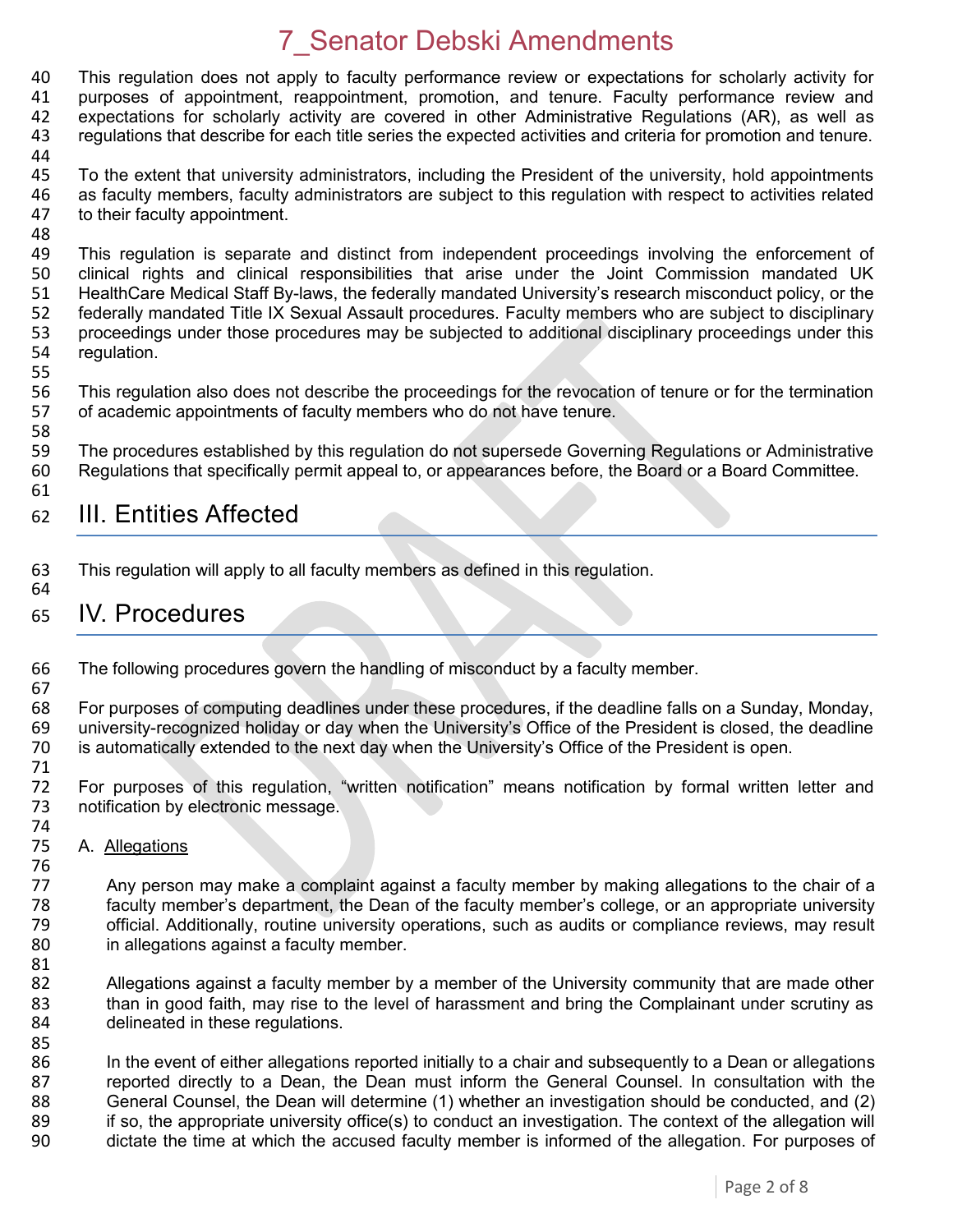- 91 this regulation, a dean may designate an appropriate associate dean and the General Counsel may<br>92 designate an associate counsel or non-university counsel retained by the General Counsel to handle designate an associate counsel or non-university counsel retained by the General Counsel to handle 93 the allegation.
- 94

99

109

111

131

- 95 Allegations brought forward and adjudicated under this regulation cannot be reopened without 96 substantive new evidence, as determined by the General Counsel.
- 97<br>98 B. University Investigation

100 Depending on the nature of the allegation, the appropriate university office(s) (*e.g*., Institutional Equity and Equal Opportunity, Internal Audit, UK HealthCare Corporate Compliance, UK Police, UK 102 Athletics Compliance, Office of Legal Counsel, etc.) will conduct the investigation. The report will 103 include findings of fact, a conclusion as to whether misconduct occurred, and, if misconduct did<br>104 occur. a nonbinding recommendation regarding disciplinary action *(i.e.*, sanctions). The Office(s) 104 occur, a nonbinding recommendation regarding disciplinary action (*i.e.,* sanctions). The Office(s) 105 conducting the investigation will submit the investigation report to the General Counsel. The General<br>106 Counsel will transmit the report to the Dean of the faculty member's college. If an investigation finds 106 Counsel will transmit the report to the Dean of the faculty member's college. If an investigation finds 107 nothing to support an allegation, the General Counsel will transmit these findings to the Dean, the 108 complainant (if known), and the accused faculty member. Complainant (if known), and the accused faculty member.

- 110 C. Notification and Mediation
- 112 1. If the report indicates misconduct has occurred, the Dean will provide written notification to the 113 faculty member as soon as feasible and preferably within two (2) days. The Dean will provide the<br>114 faculty member with a copy of the report. The faculty member may submit a written response to 114 faculty member with a copy of the report. The faculty member may submit a written response to<br>115 the Dean and General Counsel within seven (7) days of notification by the Dean. The Dean may the Dean and General Counsel within seven (7) days of notification by the Dean. The Dean may 116 extend this response period by an additional fourteen (14) days on oral or written request by the 117 faculty member. 118
- 119 2. The Dean will schedule a meeting with the faculty member and the faculty member's chair, which<br>120 will be held within twenty-one (21) days of the Dean's notification to the faculty member. The 120 will be held within twenty-one (21) days of the Dean's notification to the faculty member. The<br>121 http://www.purpose of the meeting is for the Dean, the chair and the faculty member to attempt to reach an 121 purpose of the meeting is for the Dean, the chair and the faculty member to attempt to reach an<br>122 an agreement as to whether misconduct occurred and, if so, an appropriate sanction. In cases where agreement as to whether misconduct occurred and, if so, an appropriate sanction. In cases where 123 the faculty member elects to have personal legal counsel at the meeting(s) with the Dean and 124 chair, an attorney from the Office of Legal Counsel must also be present. It is to be hoped that 125 the majority of cases will be resolved at this stage through mediation. the majority of cases will be resolved at this stage through mediation.
- 126 127 3. Sanctions will not take effect until a final determination of guilt is made and all appeals exhausted 128 (see G9 below). Sanctions will not exceed a level that is reasonably commensurate with the 129 seriousness of the misconduct. Sanctions are defined, for the purposes of this entire document, 130 as the following:
- 132 **•** Verbal reprimand
- 133 **Written censure**
- 134 **•** Restitution to the University for actual monetary damage suffered by the University 135 through misuse or unauthorized use of University property
- 136 **Loss of specific privileges including, but not limited to, loss of access to University Pro-**137 Card or travel funds
- 138 **••** Removal from supervisory role and loss of title associated with that role
- 139 **Removal from named or endowed chair or professorship**
- 140 Reduction in salary for a specified period of time
- 141 **•** Demotion in rank, but only if promotion was based on a fraudulent dossier
- 142 Suspension with or without pay for a specified period of time
- 143 
Relocation and/or loss of space currently occupied by and/or assigned to the faculty<br>
144 member
- 145 **•** Denial or curtailment of emeritus status, if applicable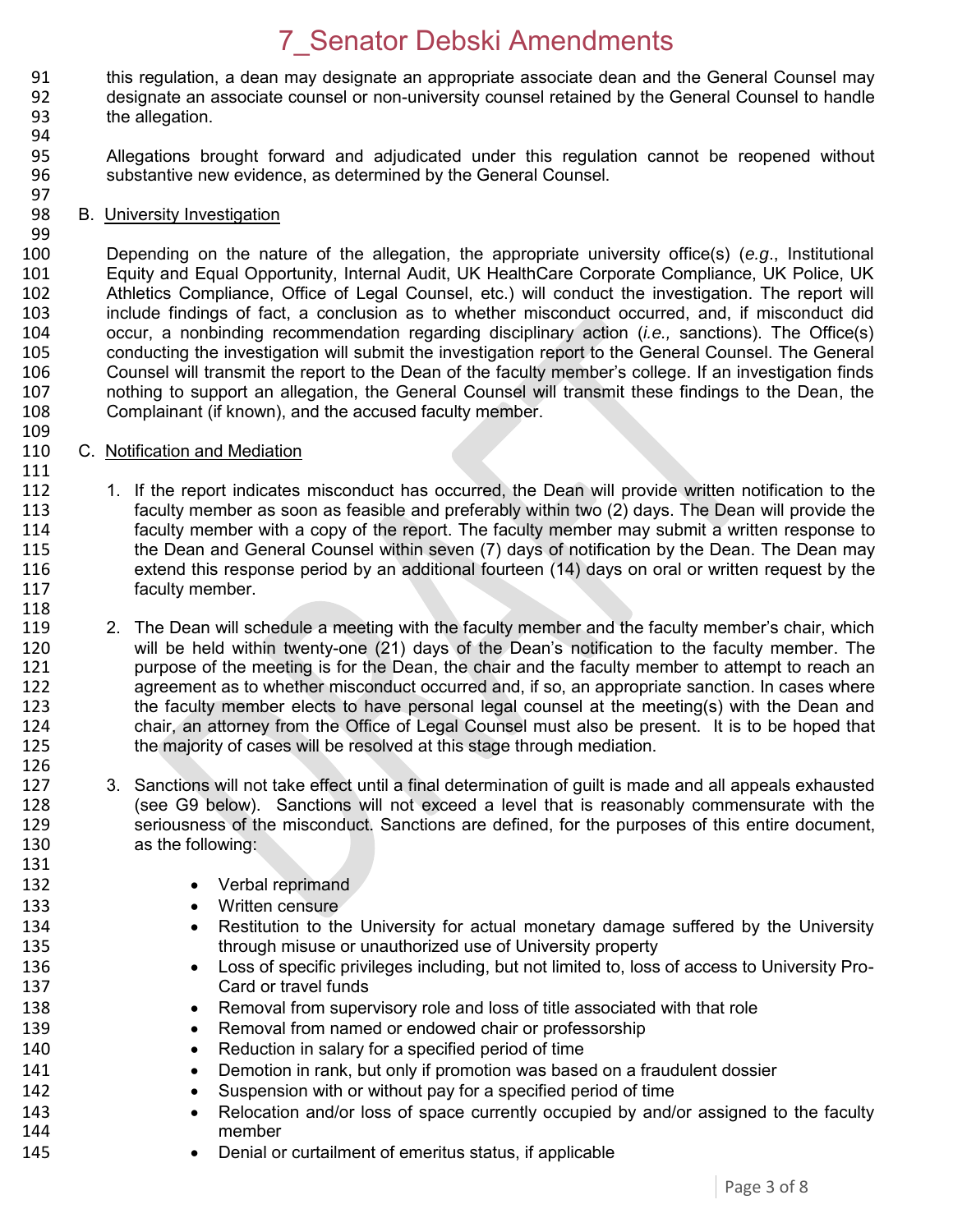- 146 Recommending to the President and Board of Trustees that the faculty member in<br>147 **147** auestion be dismissed from the employ of the University question be dismissed from the employ of the University
- 149 Suspension is defined, for the purposes of this entire document, as the temporary withdrawal or 150 cessation from specific duties or employment as distinguished from permanent severance 151 accomplished by removal. 152<br>153
- 4. If the issue is resolved during the meeting/mediation, the Dean will notify the General Counsel. 154 The General Counsel must approve any proposed agreement before its implementation.
- 155<br>156 5. If the Dean and faculty member fail to reach an agreement during the meeting as to whether 157 misconduct occurred, the matter is referred to a Faculty Inquiry Panel. The Dean will notify the 158 General Counsel that no agreement was reached on whether or not misconduct occurred. The<br>159 General Counsel will then initiate the process leading to the selection of a Faculty Inquiry Panel 159 General Counsel will then initiate the process leading to the selection of a Faculty Inquiry Panel<br>160 by contacting the Chair of the University Senate Council. by contacting the Chair of the University Senate Council.
- 162 6. If the Dean and the faculty member agree that misconduct occurred, but they disagree on the<br>163 **163** appropriate sanction or sanctions, the issue will be referred to the Provost, who will decide an appropriate sanction or sanctions, the issue will be referred to the Provost, who will decide an 164 appropriate sanction or sanctions within seven (7) days. As described below, the faculty member 165 may appeal the Provost's decision to the President.
- 166<br>167 D. Selection of the Faculty Disciplinary Panel Pool
- 168<br>169 1. After seeking nominations from the University Senate, the University Senate Council will provide 170 the President with the names of at least thirty-six (36) faculty members eligible to serve in the 171 Faculty Disciplinary Panel Pool with staggered three-year terms; members may be reappointed.<br>172 Ffforts will be made by the University Senate Council to ensure that the Faculty Disciplinary Panel Efforts will be made by the University Senate Council to ensure that the Faculty Disciplinary Panel 173 Pool includes [1] at least one tenured faculty member from each college and [2] at least one 174 untenured faculty member from each of the Clinical and Research Title Series at the rank of 175 professor or associate professor. 176<br>177
- 2. The President appoints twenty-five (25) members of the Faculty Disciplinary Panel Pool from 178 nominations submitted by the University Senate Council. The appointed faculty will serve on 179 either a Faculty Inquiry Panel or a Faculty Hearing Panel but not both for the same case.
- 180<br>181 E. Faculty Inquiry Panel

148

161<br>162

- 182<br>183 1. The Faculty Inquiry Panel is a three-person panel comprised of (1) one tenured faculty member 184 selected at random by a uniform random number generator from the Faculty Disciplinary Hearing<br>185 **1888** Panel Pool: the Vice-President for Human Resources or a designee: and an associate provost 185 Panel Pool; the Vice-President for Human Resources or a designee; and an associate provost 186<br>186 Selected by the Provost. The rationale for the panel member from Human Resources is to ensure selected by the Provost. The rationale for the panel member from Human Resources is to ensure 187 a balance in evaluating cases involving faculty *versus* those involving staff, and the rationale for 188 the associate provost is to ensure a balance in evaluating cases across colleges. The General 189 Counsel will notify the University Senate Council Chair that there is a need for a Faculty Inquiry 190 Panel and the Chair of the University Senate Council will select a faculty member at random from 191 the Faculty Disciplinary Hearing Panel Pool using a uniform random number generator. 192 Precautions will be taken against real or apparent conflicts of interest on the part of potential<br>193 **IED Entior Concilists** of the Faculty Inquiry Panel. Such conflicts of interest may include: administrative members of the Faculty Inquiry Panel. Such conflicts of interest may include: administrative 194 dependency, close personal relationships, collaborative relationships, financial interest, or 195 scientific or scholarly bias. The panel members will be expected to state in writing that they have 196 no conflicts of interest. 197
- 198 2. The Faculty Inquiry Panel is responsible for determining whether there is probable cause to<br>199 http://www.believe misconduct has occurred. The Faculty Inquiry Panel is limited to a review of the initial 199 believe misconduct has occurred. The Faculty Inquiry Panel is limited to a review of the initial<br>100 http://www.investigation report and the faculty member's written response, if any. The Faculty Inquiry Pane investigation report and the faculty member's written response, if any. The Faculty Inquiry Panel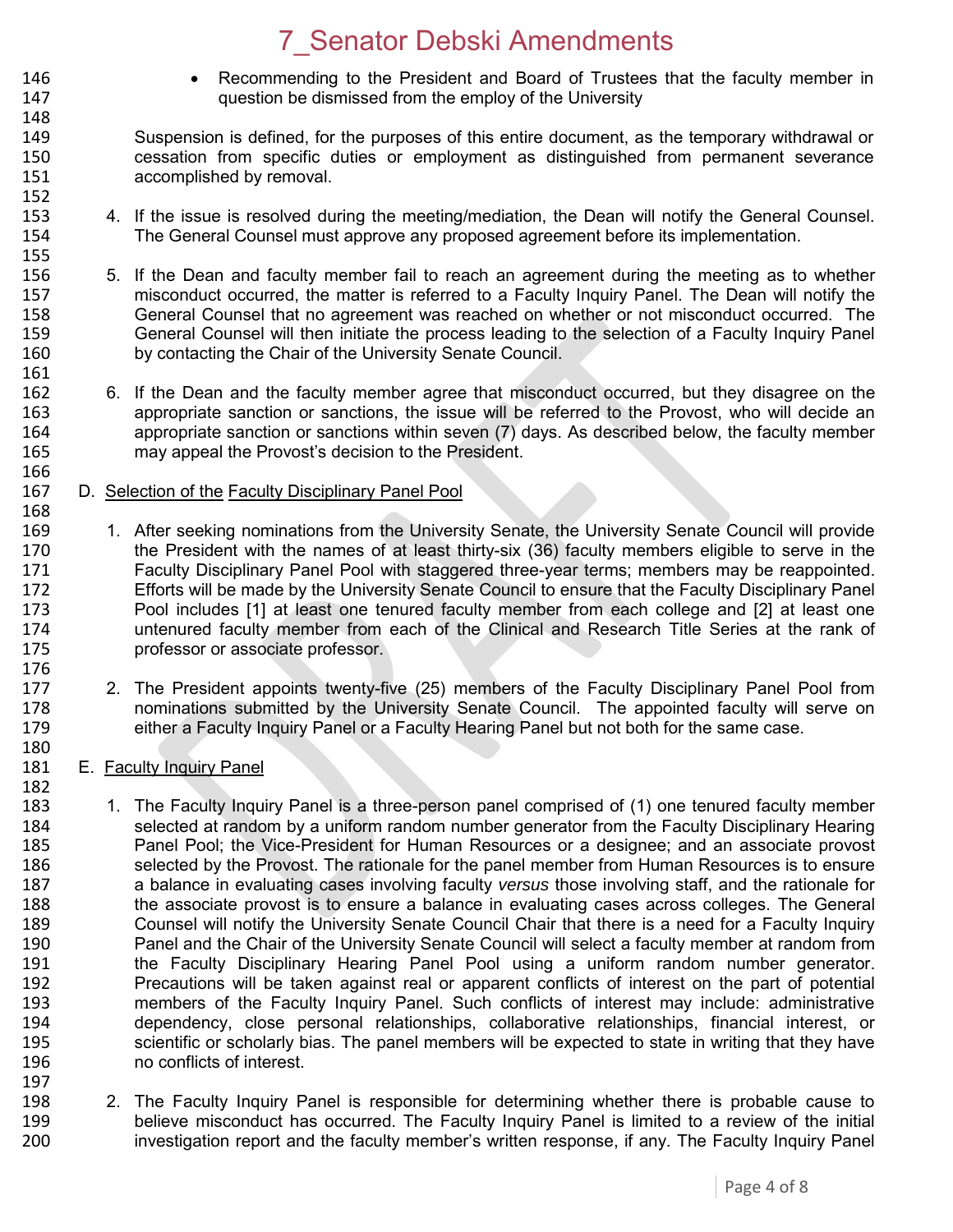201 may interview the faculty member, the chair and the Dean, but the Faculty Inquiry Panel may not<br>202 conduct a further investigation. The Faculty Inquiry Panel may consider new findings of fact that 202 conduct a further investigation. The Faculty Inquiry Panel may consider new findings of fact that 203 were not considered in the original investigation and that are provided by the General Counsel. 204

- 205 3. If the allegation involves a chair or dean, the Faculty Inquiry Panel will be expanded to include 206 three (3) tenured faculty members, who hold appointments in colleges other than that of the chair 207 or dean and who will be selected at random by a uniform random number generator from the<br>208 **19. Eaculty Disciplinary Hearing Panel Pool**: the Vice-President for Human Resources or a designee: 208 Faculty Disciplinary Hearing Panel Pool; the Vice-President for Human Resources or a designee; 209 and an associate provost selected by the Provost.
- 4. If the allegation involves a faculty employee holding an administration position above the level of 212 either a dean or an administratively equivalent position, the procedures to be used for convening 213 a Faculty Inquiry Panel will be determined by the President in consultation with Senate Council.
- 215 5. If the allegations involve the President, the procedures will be determined by the Board of 216 Trustees in consultation with the Senate Council.
- 6. If the Faculty Inquiry Panel, by a majority vote, finds there is probable cause to believe 219 misconduct has occurred, the case is referred to a Faculty Hearing Panel. The Faculty Inquiry 220 Panel will send notification *via* electronic mail of this finding to the Dean, the Complainant (if 221 known), the faculty member, and the General Counsel.
- 223 7. If the Faculty Inquiry Panel, by a majority vote, finds that there is no probable cause to believe<br>224 misconduct has occurred, the case is dismissed. The Faculty Inquiry Panel will send Notification 224 misconduct has occurred, the case is dismissed. The Faculty Inquiry Panel will send Notification<br>225 of this finding to the Dean, the Complainant (if known), the faculty member, and the General 225 of this finding to the Dean, the Complainant (if known), the faculty member, and the General 226 Counsel.
- 228 F. Faculty Hearing Panel

210<br>211

214<br>215

217<br>218

222

227

247

251

- 229<br>230 230 1. The Faculty Hearing Panel is comprised of five (5) faculty members, who are selected at random<br>231 by the Senate Council Chair from the Faculty Disciplinary Panel Pool using a uniform random 231 by the Senate Council Chair from the Faculty Disciplinary Panel Pool using a uniform random<br>232 humber generator. The Senate Council Chair will consult with the Chair of the Department of number generator. The Senate Council Chair will consult with the Chair of the Department of 233 Statistics on the selection of this uniform random number generator. Faculty members who 234 occupy a position of administrative supervision over faculty personnel (*i.e*., individuals with 235 greater than or equal to 50% administrative effort or individuals with an administrative assignment 236 at the level of chair or above) are ineligible to serve in the Faculty Disciplinary Panel Pool. A 237 person who served on the Faculty Inquiry Panel may not serve on the Faculty Hearing Panel in 238 the same case. Any member of the Faculty Hearing Panel who has personal involvement or prior 239 factual knowledge of the case (*i.e*., knowing something pertinent to the case before it occurs 240 publicly) will recuse himself or herself. If a Faculty Hearing Panel member chooses recusal, then<br>241 anew member will be chosen at random from the Pool by the Senate Council Chair using a a new member will be chosen at random from the Pool by the Senate Council Chair using a 242 uniform random number generator. Precautions will be taken against real or apparent conflicts of 243 interest on the part of potential members of the Faculty Hearing Panel. Such conflicts of interest 244 may include: administrative dependency, close personal relationships, collaborative relationships,<br>245 financial interest, or scientific or scholarly bias. The panel members will be expected to state in financial interest, or scientific or scholarly bias. The panel members will be expected to state in 246 writing that they have no conflicts of interest.
- 248 248 2. The General Counsel, upon receipt of a report from the Faculty Inquiry Panel that there is 249 probable cause to believe misconduct has occurred, will notify the Senate Council Chair that a 250 Faculty Hearing Panel is needed.
- 252 3. The Chair of the University Senate Council will select members of the panel at random from the<br>253 Faculty Disciplinary Panel Pool using a uniform random number generator. The Senate Council 253 Faculty Disciplinary Panel Pool using a uniform random number generator. The Senate Council<br>254 Chair will contact faculty members to serve on the Faculty Hearing Panel within seven (7) days of 254 Chair will contact faculty members to serve on the Faculty Hearing Panel within seven (7) days of 255 receiving notification from the General Counsel. The Chair of the University Senate Council will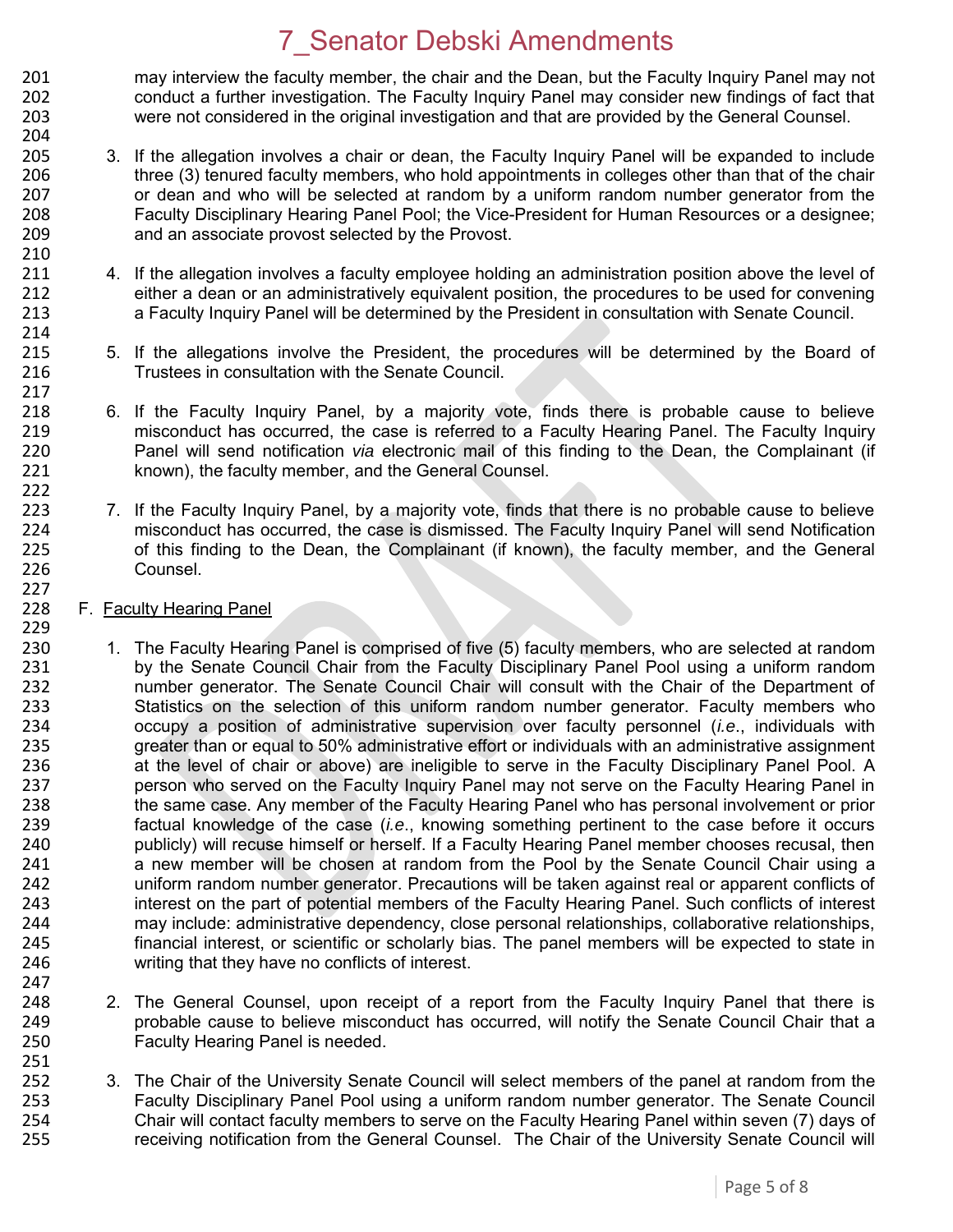- 256 inform potential members of the Faculty Hearing Panel that the case involves a named faculty<br>257 member in a particular college. member in a particular college.
- 258 259 4. Once a Faculty Hearing Panel is selected, the Dean and faculty member may each exclude one 260 member from the Panel. If either the Dean or faculty member excludes a Panel member, then the 261 Senate Council Chair will select a new member or members at random from the Faculty 262 Disciplinary Panel Pool using a uniform random number generator. When such exclusions occur, 263 the seven-day period for appointing the Faculty Hearing Panel will be extended by an additional 264 seven (7) days.
- 265<br>266 266 5. The Faculty Hearing Panel will conduct the hearing within thirty (30) days of receiving the referral 267 unless the Provost extends the time period in extraordinary circumstances. The Dean, through a 268 representative of the Office of Legal Counsel, will present the case against the faculty member.<br>269 The accused faculty member, either alone or with the assistance of at most two (2) additional 269 The accused faculty member, either alone or with the assistance of at most two (2) additional<br>270 series are attorney and a representative chosen by the accused faculty member, may 270 persons, such as an attorney and a representative chosen by the accused faculty member, may<br>271 present a defense. The parties may call witnesses, cross-examine the other party's witnesses. 271 present a defense. The parties may call witnesses, cross-examine the other party's witnesses, 272 and present other evidence; however, as this is an administrative hearing, formal rules of 273 evidence and procedure do not apply. The Faculty Hearing Panel may admit any evidence of 274 probative value in determining the issues involved.
- 6. The burden of proof standard is clear and convincing evidence. The burden of demonstrating that 277 misconduct occurred is on the representative of the Office of Legal Counsel, and the accused 278 faculty member is presumed to be innocent.
- 280 7. After the hearing, the Faculty Hearing Panel will consider the evidence presented at the hearing, 281 and the majority will issue written findings of fact and conclusions of law (*i.e*., conclusion 282 regarding misconduct) within seven (7) days of the conclusion of the hearing. If a member of the<br>283 Faculty Hearing Panel dissents with the maiority decision, that member may submit a written Faculty Hearing Panel dissents with the majority decision, that member may submit a written 284 explanation of his/her dissension. The Faculty Hearing Panel will send the written findings,<br>285 including dissents, and decision to the Provost, the Dean., the accused faculty member, and the including dissents, and decision to the Provost, the Dean, , the accused faculty member, and the 286 General Counsel. 287
- 288 8. If the Faculty Hearing Panel finds the accused faculty member guilty of misconduct, the Panel will<br>289 creammend nonbinding sanctions to the Provost. The faculty member may appeal the finding of 289 recommend nonbinding sanctions to the Provost. The faculty member may appeal the finding of 290 guilt.
- 9. If the Faculty Hearing Panel finds that the accused faculty member is not guilty of misconduct, the 293 case is closed unless the dean submits a written appeal of the innocent decision based on 294 substantive errors in the faculty hearing panel process or errors in interpretation of fact or law.
- 296 10. If the allegation involves the Provost, the President will assume the role of the Provost in these<br>297 **proceeding** proceeding.
- 299 11. If the allegation involves the President, the Board of Trustees assumes the role of the Provost in<br>300 these proceedings. these proceedings.
- 302 G. Appeals

275<br>276

279

291<br>292

295<br>296

298<br>299

301

303

304 This section covers appeals arising out of the decision and nonbinding recommendations from the<br>305 Faculty Hearing Panel and the sanctions recommended by the Provost. The procedures 305 Faculty Hearing Panel and the sanctions recommended by the Provost. The procedures<br>306 Setablished by this regulation do not supersede Governing Regulations or Administrative 306 established by this regulation do not supersede Governing Regulations or Administrative<br>307 Regulations that specifically permit appeal to, or appearances before, the Board or a Board Regulations that specifically permit appeal to, or appearances before, the Board or a Board 308 Committee. 309

310 1. If the faculty member or Dean-does not file a written appeal within seven (7) days of receipt of the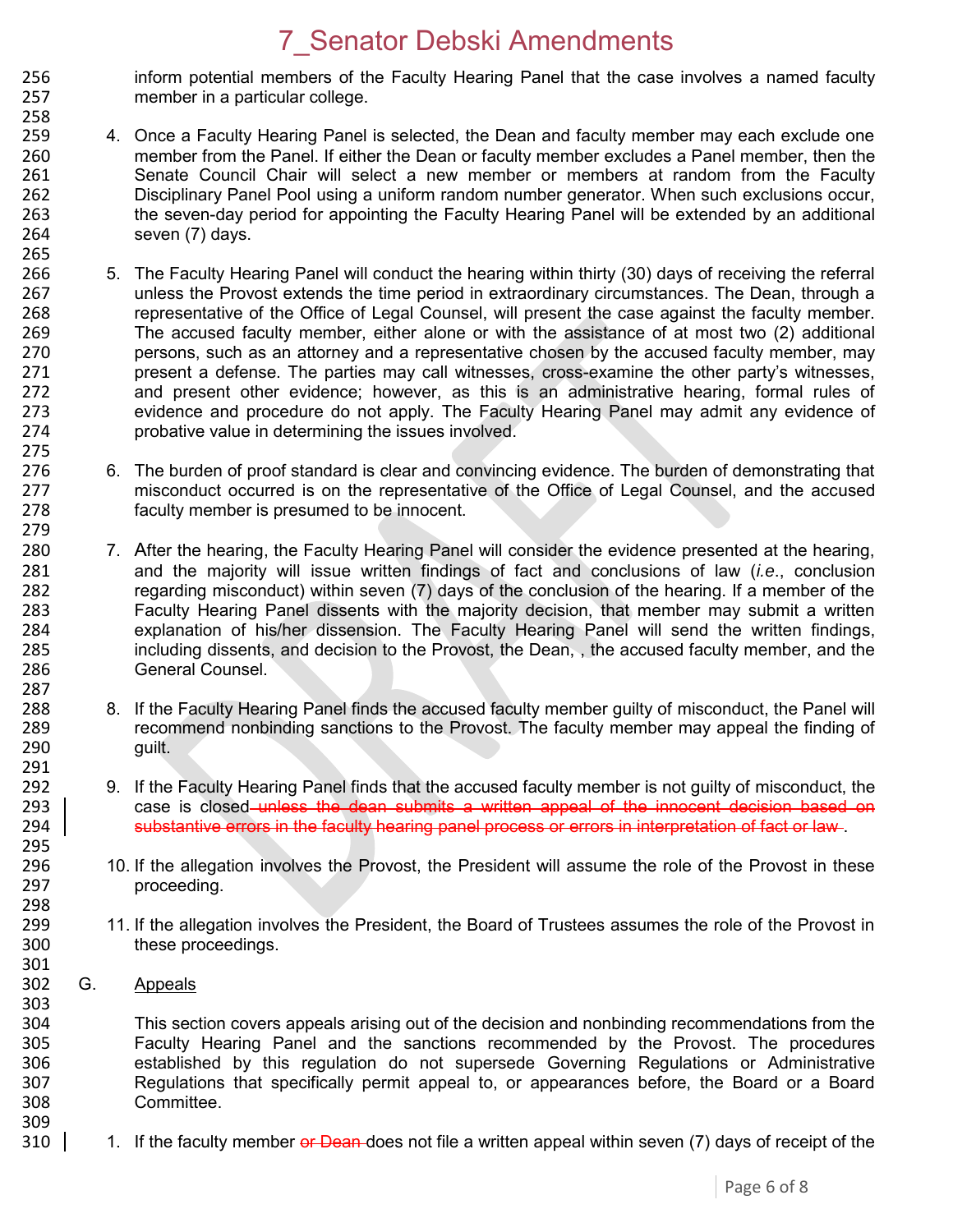311 Faculty Hearing Panel's written decision, the decision of the Faculty Hearing Panel as to guilt or 312 Faculty Hearing Panel as to guilt or 312 innocence shall be final. The complainant, if known, shall be informed of the decision by General 313 Counsel, to the extent required by law. 314

- 315 2. The Faculty Disciplinary Appeals Panel shall hear all appeals. The panel consists of the Provost, 316 the Chair of the Senate Council, and the Academic Ombud. In the event the Provost is unable to 317 serve, the President shall appoint a replacement. In the event that the Academic Ombud or the 318 Senate Council is unable to serve, the Senate Council shall appoint replacement(s). Chair of the Senate Council is unable to serve, the Senate Council shall appoint replacement(s). 319 Precautions will be taken against real or apparent conflicts of interest on the part of potential 320 members of the Faculty Disciplinary Appeals Panel. Such conflicts of interest may include:<br>321 administrative dependency, close personal relationships, collaborative relationships, financial administrative dependency, close personal relationships, collaborative relationships, financial 322 interest, or scientific or scholarly bias. The panel members will be expected to state in writing that 323 they have no conflicts of interest.
- 324<br>325 3. The faculty member and the dean-will be provided with copies of the written appeal and given an 326 opportunity to respond in writing.

327<br>328

333<br>334

338

357<br>358

364<br>365

- 328 4. The deliberations of the Faculty Disciplinary Appeals Panel are limited to review of the specific 329 issues raised by the appellant (IV.F.8, F9). In determining whether the factual findings are clearly 330 erroneous, the Faculty Disciplinary Appeals Panel will determine whether substantial evidence 331 (i.e. evidence a reasonable person would accept as adequate to support the conclusion) supports 332 the factual findings.
- 334 5. When a party appeals to the Faculty Disciplinary Appeals Panel, the party must submit a written<br>335 brief detailing the basis for the appeal and providing supporting evidence attesting to the validity 335 brief detailing the basis for the appeal and providing supporting evidence attesting to the validity<br>336 only the appeal. The party that prevailed at the Faculty Hearing Panel will be provided with a copy 336 of the appeal. The party that prevailed at the Faculty Hearing Panel will be provided with a copy 337 of this brief and may submit a written response brief within seven (7) days.
- 339 6. The Faculty Disciplinary Appeals Panel will render a final decision within seven (7) days of the 340 submission of briefs. If the Appeals Panel's decision is in agreement with the Hearing Panel, the 340 submission of briefs. If the Appeals Panel's decision is in agreement with the Hearing Panel, the<br>341 speellant and the appellee are notified of the Panel's decision and the reasons for the decision. 341 appellant and the appellee are notified of the Panel's decision and the reasons for the decision.<br>342 **1998 11: If the decision of the Faculty Disciplinary Appeals Panel is not in agreement with the decision of** If the decision of the Faculty Disciplinary Appeals Panel is not in agreement with the decision of 343 the Faculty Hearing Panel, the Faculty Disciplinary Appeals Panel must also send a written 344 justification for the reversal to the Faculty Hearing Panel, the University Senate Council, and the 345 Executive Committee of the Board of Trustees. 346
- 347 7. If the Faculty Disciplinary Appeals Panel determines the faculty member is innocent, the matter is 348 closed.
- 349<br>350 350 8. If the Faculty Disciplinary Appeals panel determines the faculty member is guilty, the Provost 351 shall impose sanctions. In determining sanctions, the Provost is guided, but not bound, by the shall impose sanctions. In determining sanctions, the Provost is guided, but not bound, by the 352 Faculty Hearing Panel's recommendation, if any, concerning sanctions (If the Faculty Hearing 353 Panel found the faculty member to be innocent, but the decision was reversed on appeal, there 354 will be no Faculty Hearing Panel recommendation). The Provost will send notification of the<br>355 Sanctions decision to the Dean, the University faculty member, the General Counsel, and the sanctions decision to the Dean, the University faculty member, the General Counsel, and the 356 Complainant, if known.
- 9. Within seven (7) days of receipt of the Provost's decision regarding a sanction or sanctions, the 359 accused faculty member may appeal the Provost's decision regarding any sanction to the 360 President. On an appeal of a particular sanction, the President will consider whether the 361 determination is reasonable in light of sanctions imposed on similarly situated staff members and 362 similarly situated faculty in other colleges. The President will render a final decision regarding a 363 sanction or sanctions within seven (7) days.
	- 10. The sanction or sanctions will not take effect until the time to appeal the sanction or sanctions has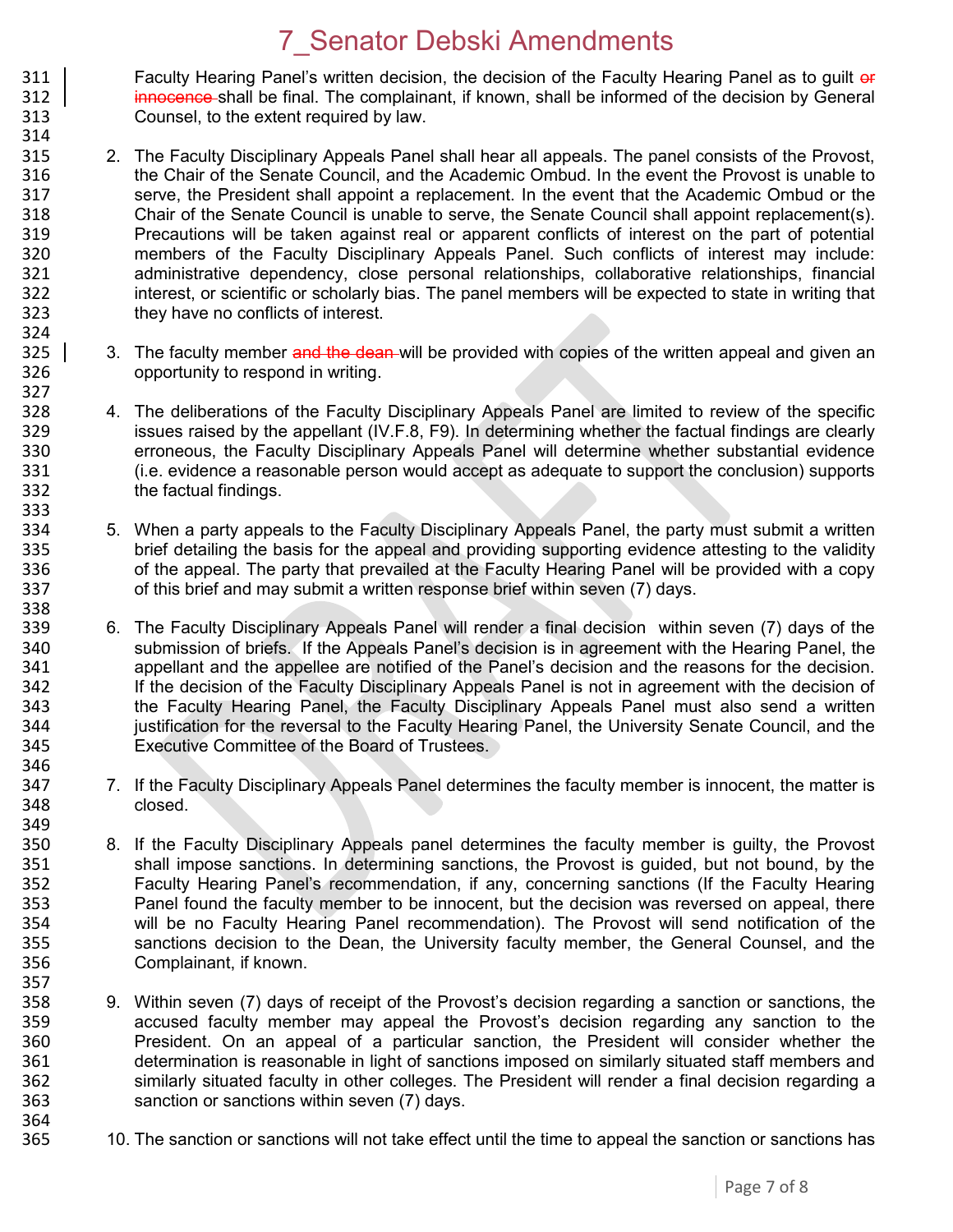expired or the President has rendered his decision. 11. The complainant, if known, shall be informed of the decision by General Counsel to the extent required by law. 

 12. Confidentiality of the record is guaranteed in accordance with Governing Regulations XVI Section B., 1 

#### V. Retaliation

 Retaliation is prohibited. Retaliation occurs when an adverse action is taken against a covered individual 376 because he or she engaged in a protected activity including but not limited to reporting discrimination or<br>377 participating in an investigation of a discrimination report. (See AR 6.1) participating in an investigation of a discrimination report. (See AR 6.1)

#### VI. Administrative Leave With Pay during the Process

380 At any time during the process beginning with receipt of an allegation, the Provost, after consultation with<br>381 and on the advice of the General Counsel, may initiate immediate, involuntary administrative leave with and on the advice of the General Counsel, may initiate immediate, involuntary administrative leave with pay. The Provost may impose additional conditions as part of the administrative leave with pay. 

- 384 1. The Provost will impose involuntary administrative leave with pay only if the Provost determines<br>385 that there is a risk that the accused faculty member's continued assignment to regular duties or that there is a risk that the accused faculty member's continued assignment to regular duties or presence on campus may cause harm to others in the University community, impede the investigation, or create a risk of continuing misconduct.
- 2. Involuntary administrative leave with pay for more than thirty (30) days requires approval of the Board of Trustees.
- 392 3. The accused faculty member may appeal the imposition of involuntary administrative leave with<br>393 servine Senate Advisory Committee on Privilege and Tenure (SACPT), under SR1.4.4.2B4. pay to the Senate Advisory Committee on Privilege and Tenure (SACPT), under SR1.4.4.2B4.
- References and Related Materials
- 

391<br>392

- 
- **Revision History**
- 
- For questions, contact: [Office of Legal Counsel](mailto:LegalRegs@uky.edu)
-